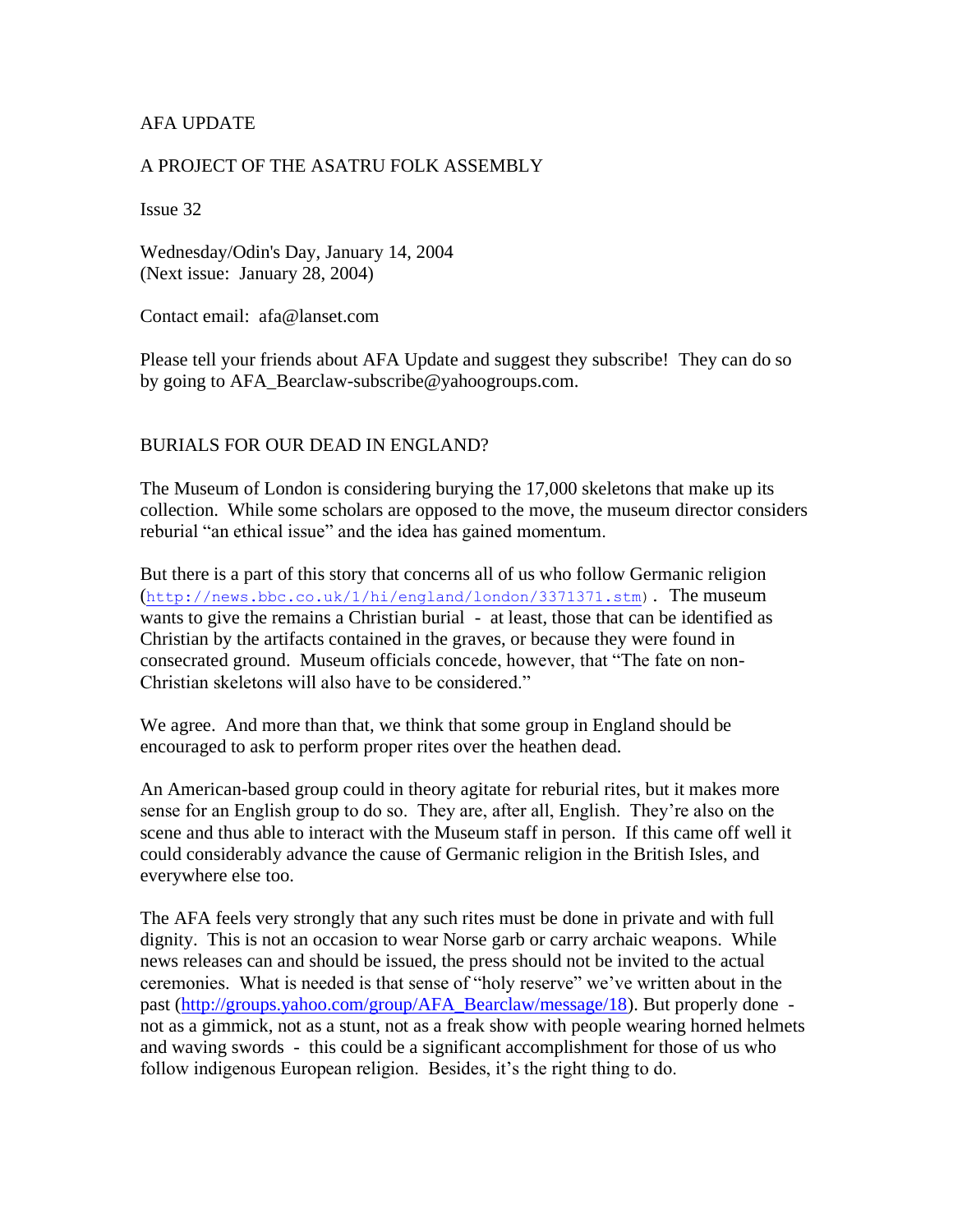The AFA will support any English group that wants to petition the Museum of London, assuming we have assurances that this sensitive mission will be carried out in a dignified and appropriate manner. If any of you reading this missive are members of such a group, or if you are interested in making this happen, please contact us. The AFA would prefer not to spearhead the effort, but we'll be glad to get things rolling and then to help as the situation develops.

Anyone interested?

# ADDITIONAL TIME SLOTS FOR "ODIN LIVES!"

Chris Larson's "Odin Lives!" shortwave program out now has an additional broadcast time. Tune in to 7.415 Mhz. on your shortwave dial on Tuesdays at 12:15 AM Eastern Time, or to 5.105 Mhz. on Saturdays at 9:00 PM Eastern Time.

Visit the web site at [http://www.odinlives.org](http://www.odinlives.org/) for information on how to listen over the Internet - and how to access the archives for any programs you may have missed!

## AN AFRICAN-AMERICAN WRITES…

The following email was definitely the most interesting of the week:

"I'm an African-American man who came across your site and I was excited by the information presented. In the African-American community there are groups who adhere to ancestral traditions. I know people will call your traditions 'racist' but that's only their own ignorance. The real issue is that there are groups in society who don't want ANYONE to regain their spiritual power. I know the Ancestors will bless your efforts."

I was impressed by the writer's ability to critically examine evidence rather than reacting emotionally - in short, his open-mindedness. Over the years I've noticed that people of non-European ancestry often understand my message more quickly than my blood kin, and this man is one more example of that phenomenon.

My reply to him ran, in part,

"Thank you for your kind comments…The 'system' wants us to be cut off from our ancestral roots. If we have no past, no continuity with a line of ancestors, no depth - we become interchangeable, produce/consume/obey "units" and hence easier to control.

I've checked out some of the African diaspora religious sites over the years, and some of them are quite impressive. I wish them all the best!"

This little exchange through cyberspace gives me one more opportunity to regale you with one of my favorite rants: It is better for everyone, not just people of European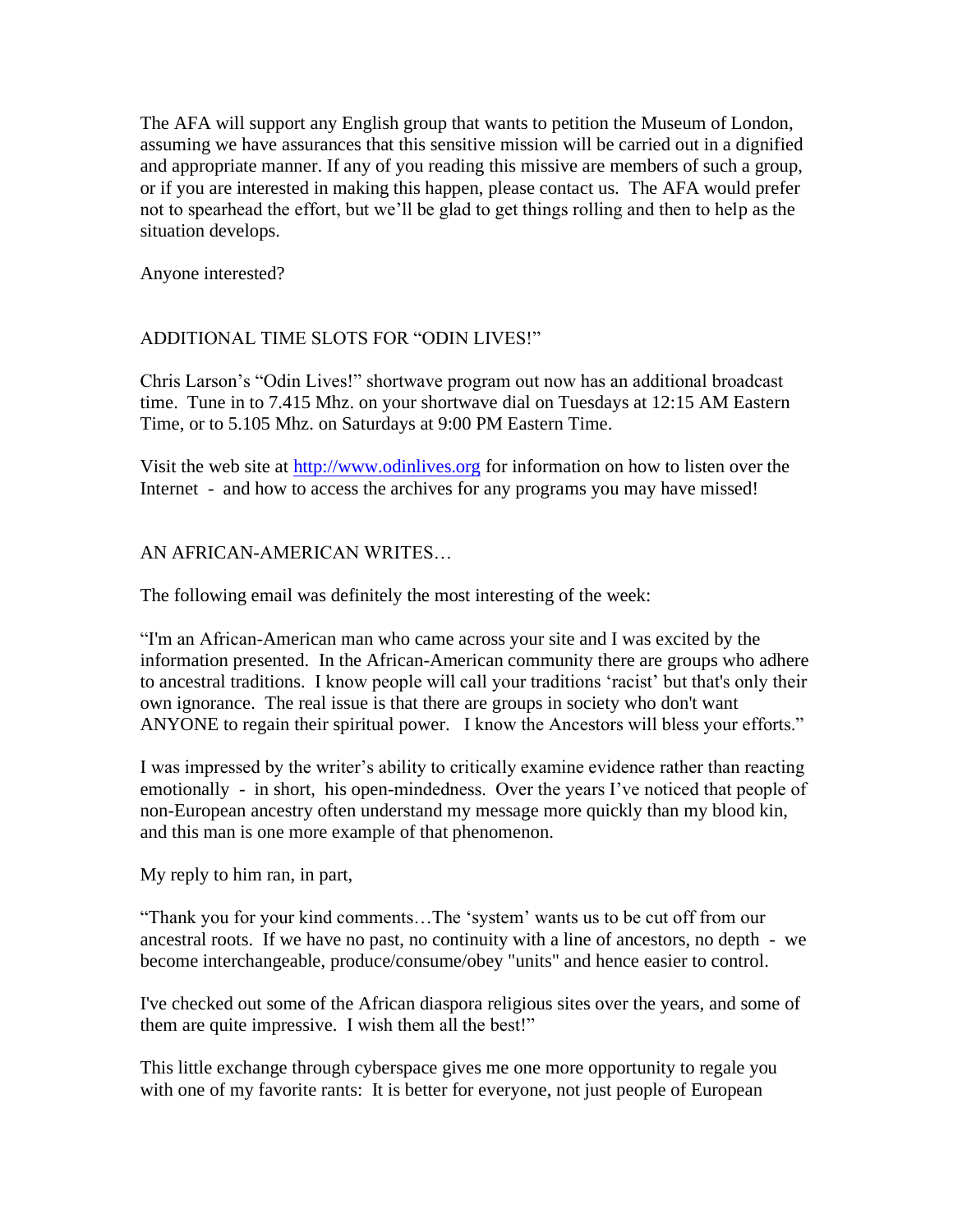descent, to follow the ways of their ancestors. It's better for them, and it's better for all the rest of us simply because it subverts the monoculture. The ancestors matter…yours, mine, his, everyone's.

## A BUDDHIST MONK COMMENTS

Along similar lines, I was cruising a new (or new to me) Tibetan site the other day. I found it fresh, youthful, and apparently staffed by real Tibetans. One of the articles was an interview with Lama Agha, a 29-year old Tibetan monk [\(http://phayul.com/news/article.aspx?c=5&t=1&id=5810\)](http://phayul.com/news/article.aspx?c=5&t=1&id=5810).

Toward the end of the article, the interviewer asks: "Where should Americans start if they develop an interest in the Buddhist religion?" Agha's response was "Maybe better to follow one's own heritage..."

I think we'd agree with that!

### IMPORTANT DATES

January 22 - Thorrablot. Coming in the depths of winter, when we all need our spirits lifted, Thorrablot is our obvious antidote to the blues. Thor, most approachable of the Northern deities, is its cheery, gregarious patron. Build a snow statue of the hammerwielding God, or go winter camping, or have a party. Take a walk without your coat, mentally accepting winter, and go home for a shot of brandy.

February 9 - Day of Remembrance for Eyvind Kinnriffi. Eyvind was another martyr to the old faith of Northern Europe. King Olaf tortured him to death by placing a bowl of red-hot embers on his stomach. Eyvind died, and Valhalla received another hero. Salute his courage by doing some deed to promote the Way of our Ancestors.

Hail the Holy Ones!

Stephen A. McNallen Drighten, Asatru Folk Assembly

DO YOU HAVE A FRIEND WHO SHOULD BE GETTING THESE UPDATES? He or she can subscribe by going to [AFA\\_Bearclaw-subscribe@yahoogroups.com.](mailto:AFA_Bearclaw-subscribe@yahoogroups.com)

VISIT OUR WEB SITE at [http://www.runestone.org.](http://www.runestone.org./)